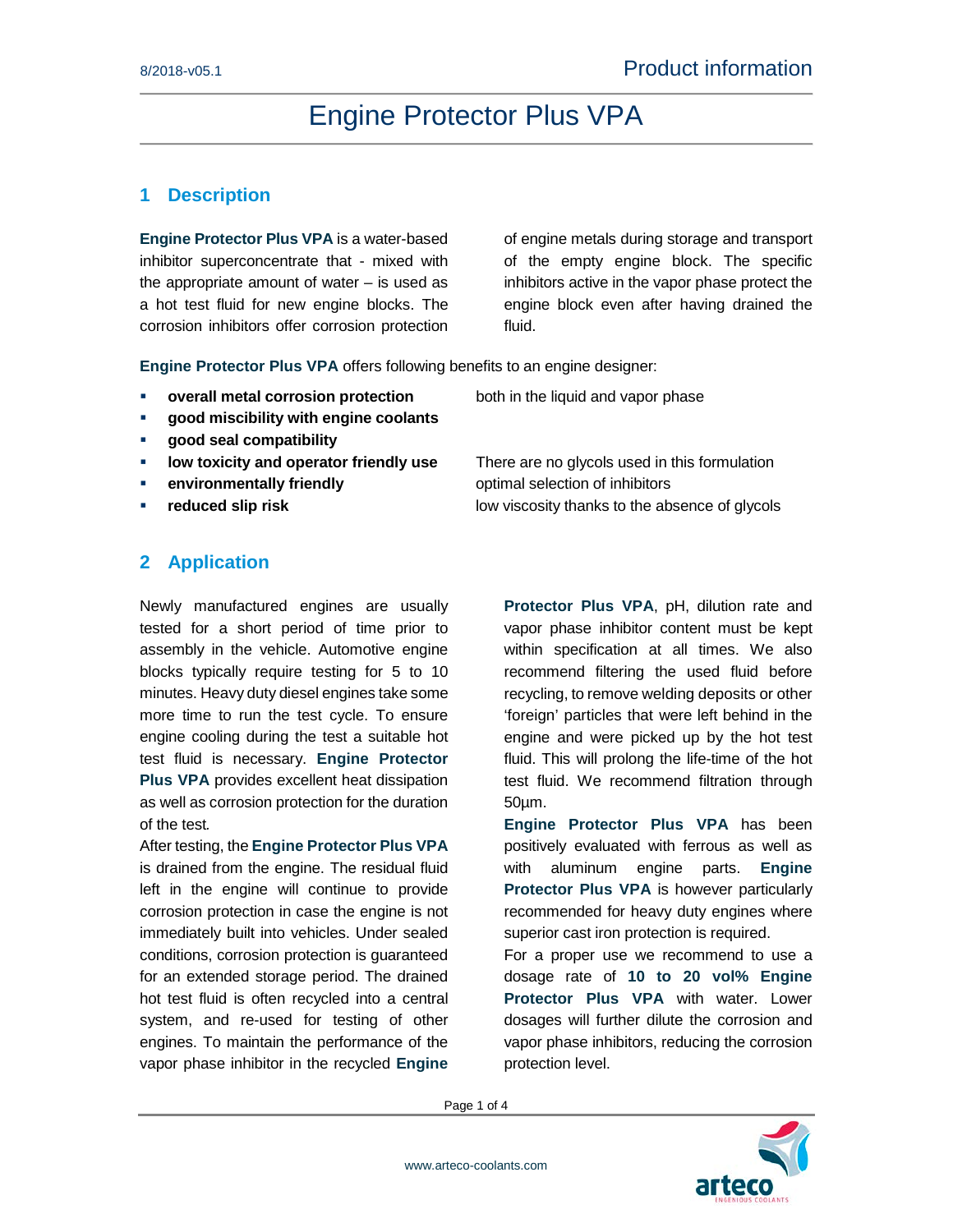#### **3 Compatibility and Mixability**

Unlike common hot test fluids **Engine Protector Plus VPA** does not contain any soluble oils, and therefore should not be mixed with these type of hot test fluids. **Engine Protector Plus VPA** is compatible with most other water-soluble hot test fluids, and with common engine coolants based on ethylene glycol. Exclusive use of **Engine Protector Plus VPA** is however strongly recommended for optimum corrosion protection and sludge control.

For optimal performance and controlled quality, we recommend the use of deionised or distilled water to prepare the ready-to-use dilutions. We refer to our product information leaflet on water quality recommendations. Contact your local area sales manager for more information. To ensure optimal functioning of the vapor phase inhibitor, any dilution with water should have a pH between 8.7 and 9.5. Hard water (= above  $18^{\circ}$ dH or 320g/ml CaCO<sub>3</sub>) should be avoided as this may affect the long term stability.

#### **4 Availability**

Please contact your local area sales manager on availability.

#### **5 Storage requirements**

The product should be stored above -5°C and preferably at ambient temperatures. **Engine Protector Plus VPA** can be stored for minimum 1 year in unopened containers without any effect on the product quality or performance. It is strongly recommended to use new dark containers and not recycled ones.

Periods of exposure to temperatures above 35°C should be minimized. It is strongly advised not to expose the coolant in translucent packages to direct sunlight because this can result in discoloration over time. This reaction can be accelerated if coupled with high ambient temperatures. It is therefore advisable to store coolant filled in translucent packages indoors to avoid this issue.

As with any antifreeze coolant, the use of galvanized steel is not recommended for pipes or any other part of the storage/mixing installation.

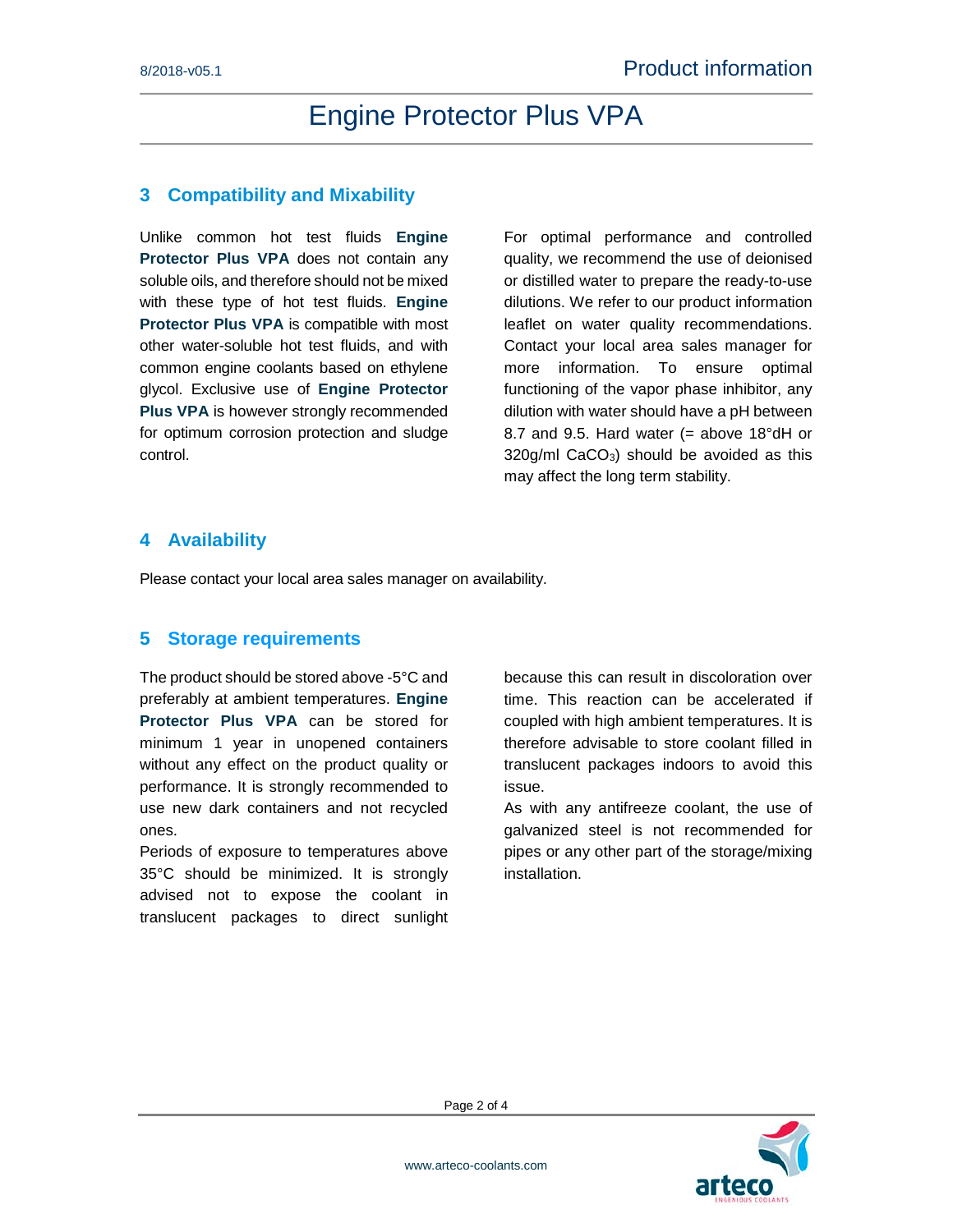### **6 Toxicity & safety**

For Toxicity and Safety Data we refer to the Material Safety Data Sheet. The information and advice given should be observed and due attention should be given to the precautions necessary for handling

chemicals. This product should not be used to protect the inside of drinking water systems against freezing. The transport is not regulated.

*All information contained in this Product Information Leaflet, including but not limited to text or graphic material, is the property of Arteco NV, and is accurate to the best of our knowledge at the date of issue specified. It supersedes all previous editions and information contained in them. Information is subject to change without notice. Any textual or graphic material you copy, print, or download from this document site is licensed to you for your personal, non-commercial use only, provided that you do not change or delete any copyright, trademark or other proprietary notices. Any other use, including but not limited to the reproduction, distribution, display or transmission of the content of this document is strictly prohibited, unless authorized by Arteco NV in writing*



Page 3 of 4